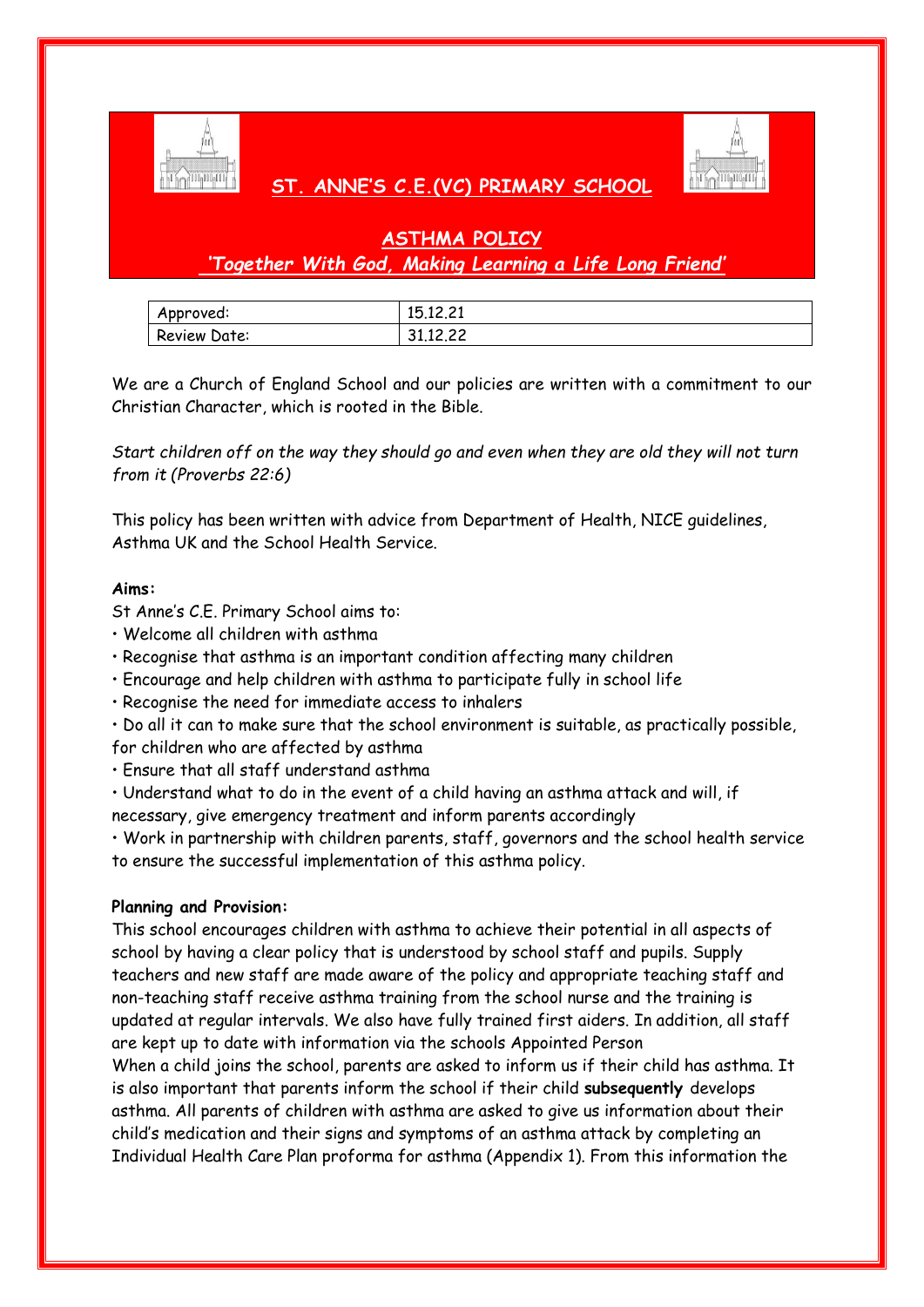school keeps its asthma register. If the child's medication changes parents are asked to inform the school.

Immediate access to reliever inhalers is vital. Children are encouraged to carry their own reliever inhaler as soon as the parent, doctor and class teacher agree they are mature enough. The reliever inhalers of younger children are kept in the classroom or the school office, in a readily accessible place, depending on the child's needs. Reliever inhalers are taken with the children when they go on a school trip. All reliever inhalers must be labelled with the child's name by the parent. We have a register of all children who have an inhaler. School staff are not required to administer medication to children except in an emergency. **All school staff will let children take their medication when they need to.**

Taking part in PE is an essential part of school life and children with asthma are encouraged to participate fully. Teachers are aware of which children in their class have asthma and they will remind children whose asthma is triggered by exercise to take their reliever inhaler before the lesson. If a child needs to use their reliever inhaler during the lesson they will be able to do so.

All members of staff are updated frequently on any changes in children's asthma or modifications to medication.

The school does all that it can to ensure that the school environment is favourable to children with asthma. The school has a non-smoking policy and is aware of the possible effects of keeping pets in the classroom. As far as is possible the school does not use chemicals in science or art that are potential triggers for children with asthma.

The school is also mindful of the role of colds and allergens such as pollen and mould in increasing the potential of asthma attacks. We therefore encourage a high standard of personal hygiene to reduce the spread of cold viruses, as well ensuring that cleaning and maintenance of the premises complies with recognised guidance.

All staff who come into contact with children with asthma are guided what to do in the event of an asthma attack by the posters which are located on display in classrooms and around the school (Blue and green A4 posters).

See- How to recognise an asthma attack- Appendix 2 See- Guidance in the event of an asthma attack- Appendix 3

#### **Implications of public health issues.**

During such times, for example, an outbreak of COVID-19, the school will be guided by expert and authoritative bodies such as the Department for education, Public health England and local authorities when considering the health and wellbeing of all children and staff. Special consideration will be afforded to children on the asthma register.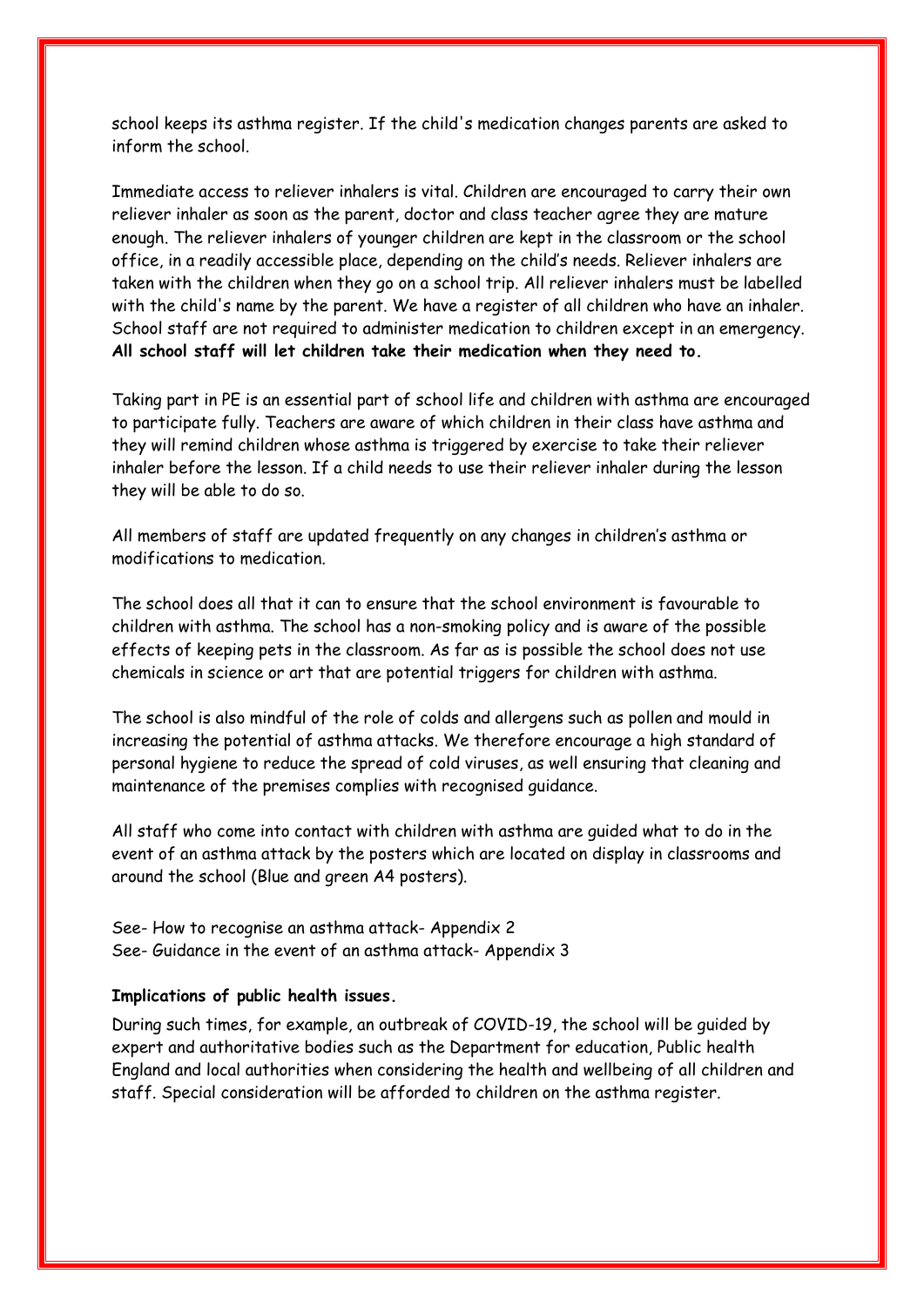#### **Additional guidance regarding calling an ambulance:-**

• Staff should send another pupil to get another teacher/adult if an ambulance needs to be called.

• Staff should contact the pupil's parents or carers immediately after calling the ambulance/doctor.

• A member of staff should always accompany a pupil taken to hospital by ambulance and stay with them until their parent or carer arrives.

• Generally staff should not take pupils to hospital in their own car. However, in some situations it may be the best course of action.

• Another adult should always accompany anyone driving a pupil having an asthma attack to emergency services.

**Use of emergency salbutamol inhalers in school:-**

**The emergency salbutamol inhaler should only be used by children, for whom written parental consent for use of the emergency inhaler has been given, who have either been diagnosed with asthma and prescribed an inhaler, or who have been prescribed an inhaler as reliever medication.**

The emergency asthma inhaler kit is kept in the main office and includes:

- a salbutamol metered dose inhaler;
- at least two plastic spacers compatible with the inhaler;
- instructions on using the inhaler and spacer;
- instructions on cleaning and storing the inhaler;

- a checklist of inhalers, identified by their batch number and expiry date, with monthly checks recorded;

- a record of administration (i.e. when the inhaler has been used).

## **The Appointed Person (Mrs Tracey Brown) will ensure:-**

• School has written consent from parents for their child to use the emergency inhaler (Appendix 4)

• On a monthly basis the inhaler and spacers are present and in working order, and the inhaler has sufficient number of doses available;

• That replacement inhalers are obtained when expiry dates approach;

• Replacement spacers are available following use;

• The plastic inhaler housing (which holds the canister) has been cleaned, dried and returned to storage following use, or that replacements are available if necessary.

#### **Care of the emergency inhaler:**

• To avoid possible risk of cross-infection, the plastic spacer should not be reused. It can be given to the child to take home for future personal use.

• The inhaler itself however can usually be reused, provided it is cleaned after use. The inhaler canister should be removed, and the plastic inhaler housing and cap should be washed in warm running water, and left to dry in air in a clean, safe place The canister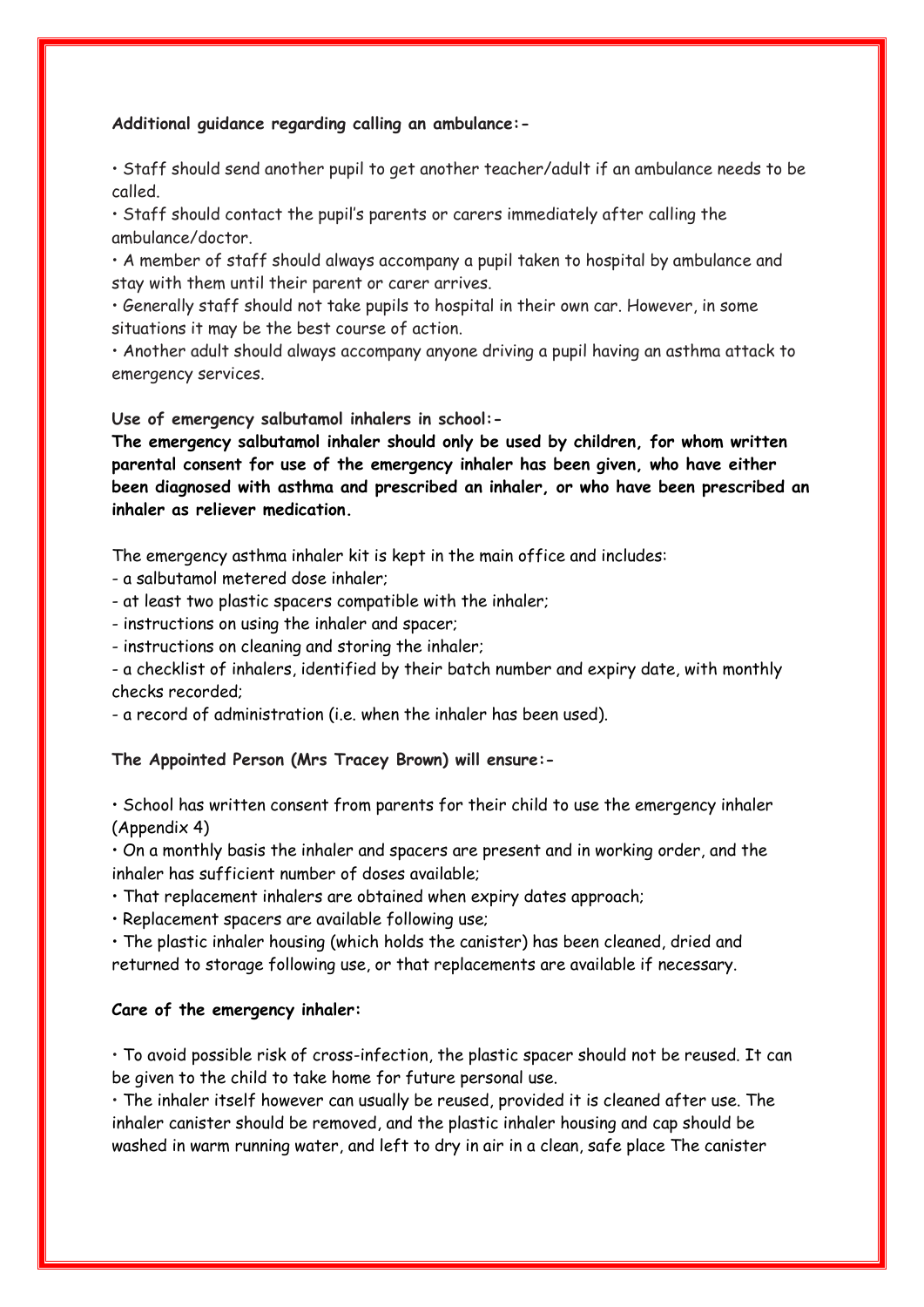should be returned to the housing when it is dry, and the cap replaced, and the inhaler returned to the designated storage place.

• However, if there is any risk of contamination with blood (for example if the inhaler has been used without a spacer), it should also not be re-used but disposed of.

## **Record Keeping**

• Minor attacks should not interrupt the involvement of a pupil with asthma in school. When the pupil feels better they can return to school activities.

• A record should be made of the use of the inhaler for this attack and subsequent attacks.

• The parents/carers **must** always be told if their child has had an asthma attack, no matter how minor.

• If a child has two asthma attacks within a four hour period, staff should advise parents that medical advice should be sought.

• If the school's emergency inhaler is used, a letter (Appendix 5) should be sent home.

#### **Training**

Teaching staff and non-teaching staff receive asthma training from the school nurse and the training is updated at regular intervals.

Asthma UK has produced demonstration films on using a metered-dose inhaler and spacers suitable for staff and children.

http://www.asthma.org.uk/knowledge-bank-treatment-and-medicines-using-your-inhalers Education for Health is a charity providing asthma training with the most up to date guidelines and best practice

http://www.educationforhealth.org

**Equal Opportunities:**

The Governing Bodies' duties towards disabled children and adults are included in the **Equality Act 2010**, and the key elements are as follows:

School **will not** discriminate against, harass or victimise disabled children and young people

School **will** make reasonable adjustments to ensure that disabled children and young people are not at a substantial disadvantage compared with their peers. This duty is anticipatory: adjustments must be planned and put in place in advance, to prevent that disadvantage.

#### **Monitoring and evaluation:**

This policy will be reviewed annually by the Governors Safeguarding Committee. Implementation of the policy will monitored and evaluated by the committee.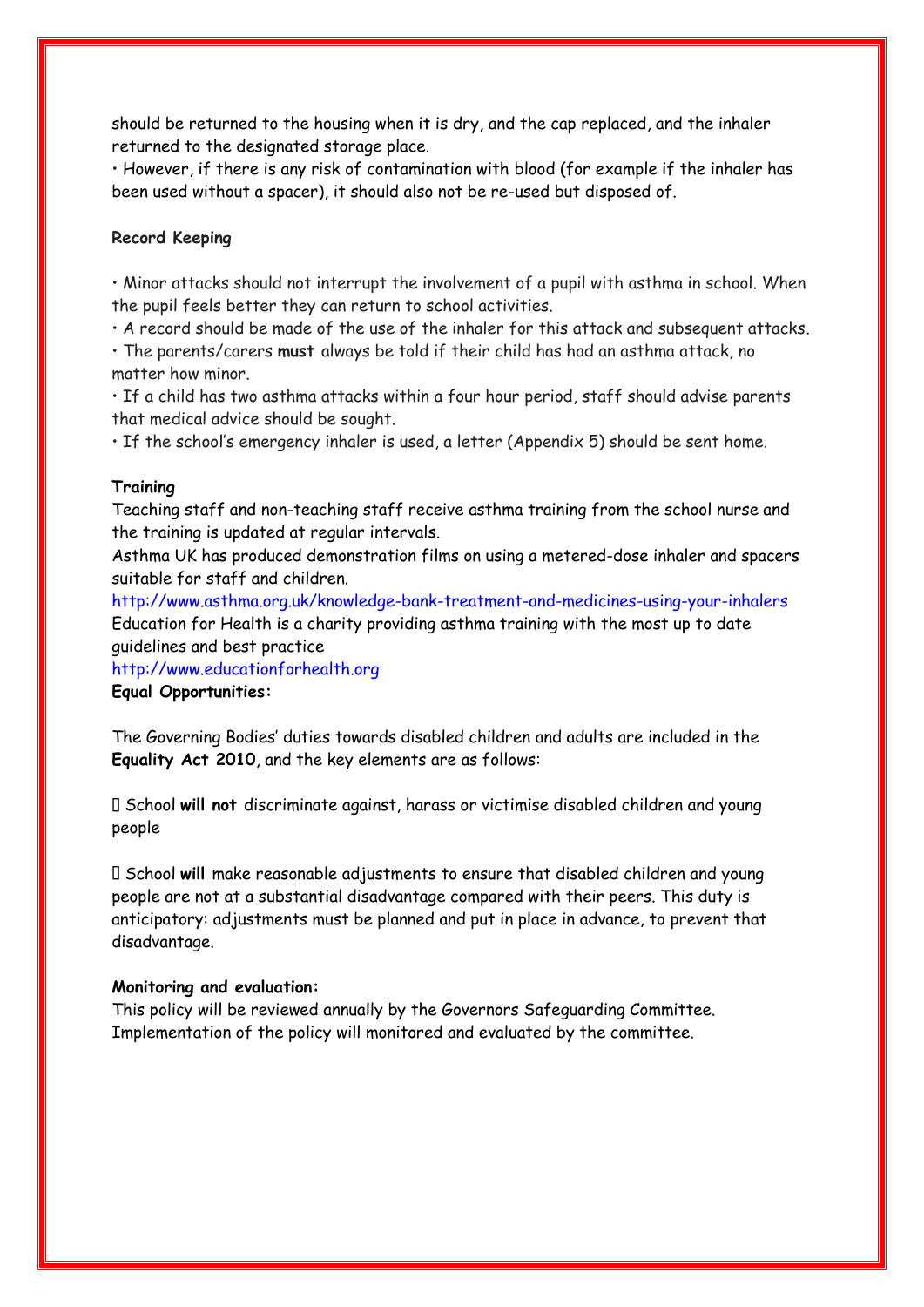**St Anne's C.E. Primary School**

**INDIVIDUAL HEALTH CARE PLAN FOR ASTHMA NURSE TO PROVIDE.**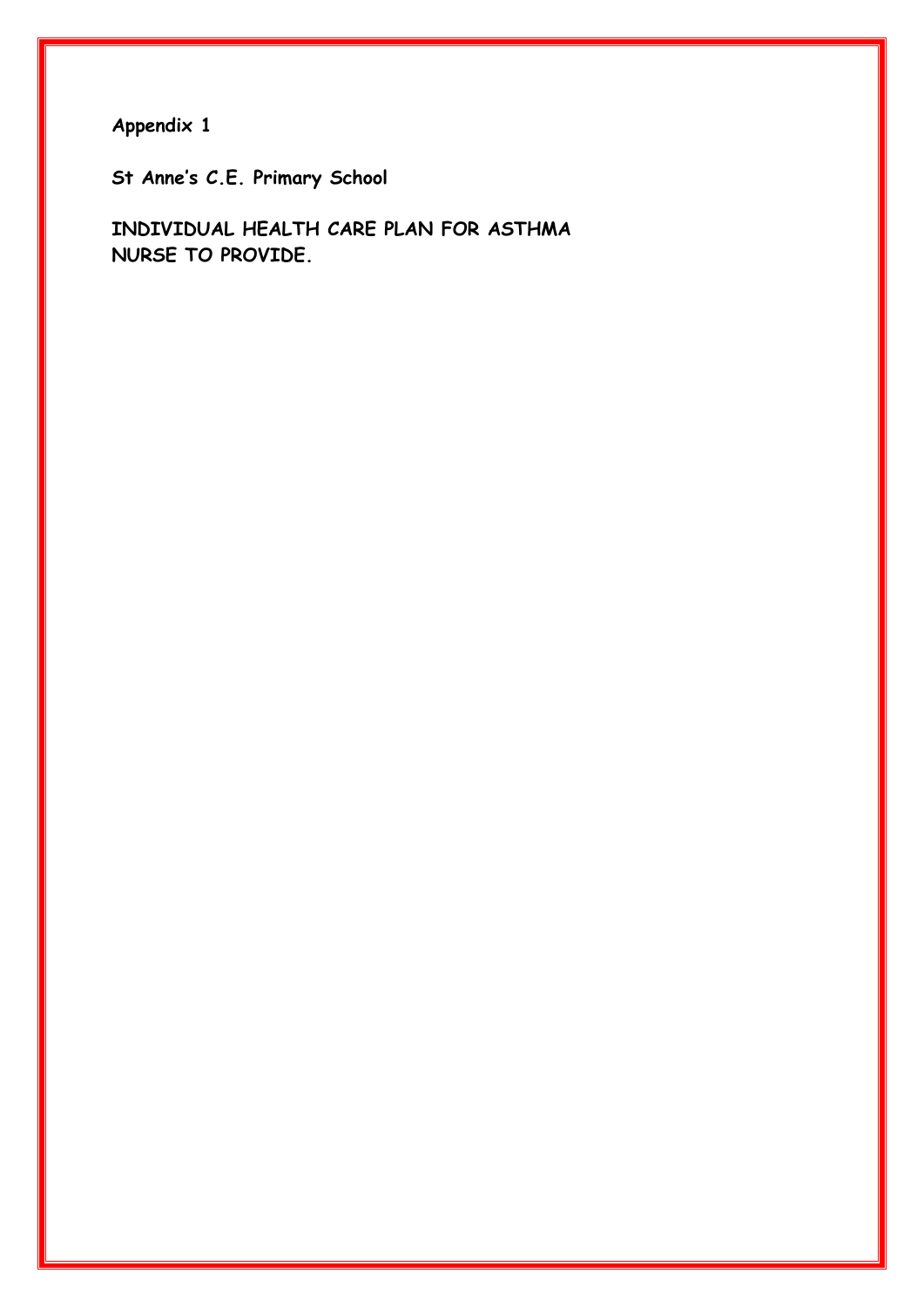# **HOW TO RECOGNISE AN ASTHMA ATTACK**

# **The signs of an asthma attack are:**

• Persistent cough (when at rest)

• A wheezing sound coming from the chest (when at rest)

• Difficulty breathing (the child could be breathing fast and with effort, using all accessory muscles in the upper body)

• Nasal flaring

• Unable to talk or complete sentences. Some children will go very quiet.

• May try to tell you that their chest 'feels tight' (younger children may express this as tummy ache) **CALL AN AMBULANCE IMMEDIATELY AND COMMENCE THE ASTHMA ATTACK PROCEDURE WITHOUT DELAY IF THE CHILD**

- Appears exhausted
- Has a blue/white tinge around lips
- Is going blue
- Has collapsed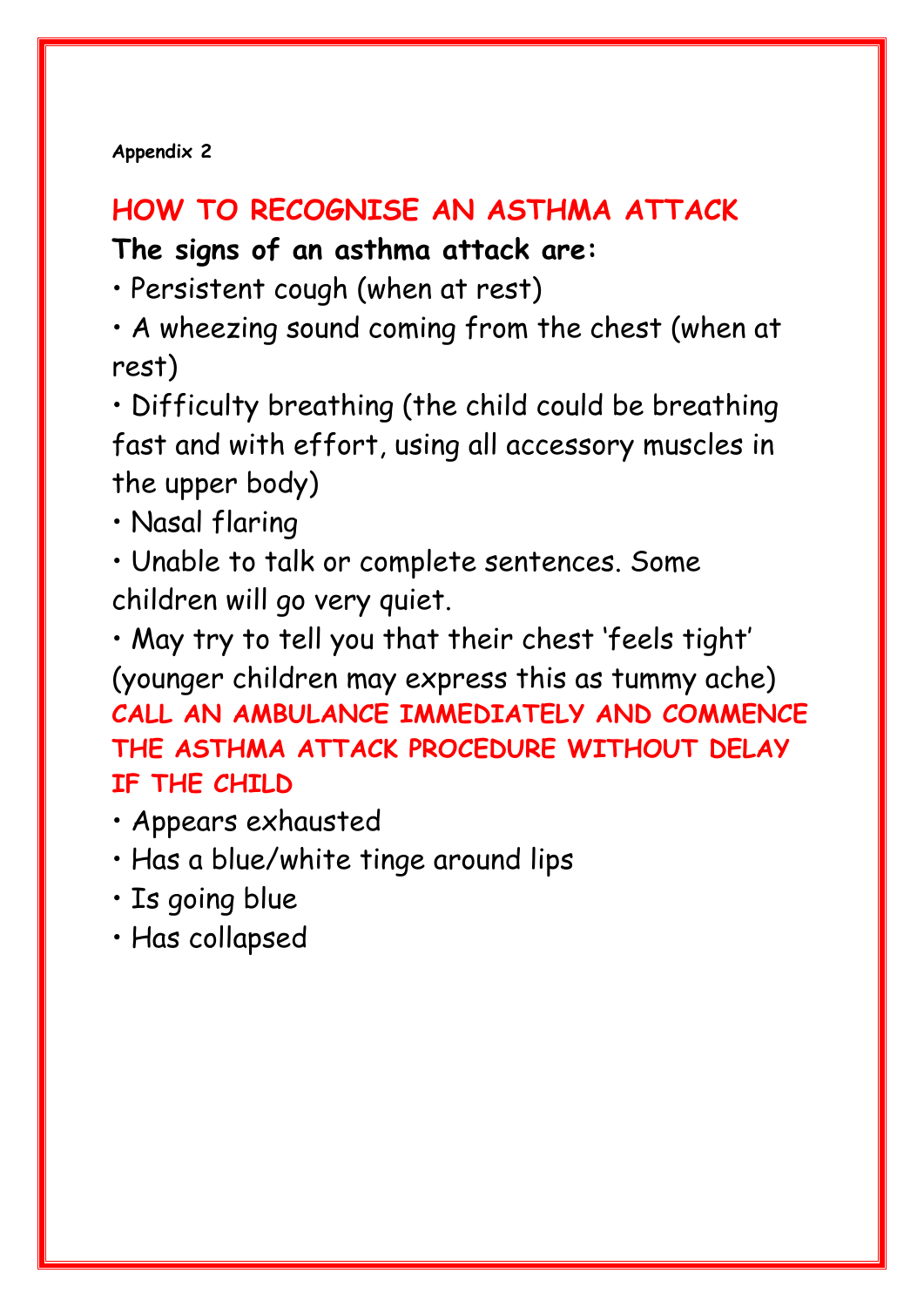## **WHAT TO DO IN THE EVENT OF AN ASTHMA ATTACK**

• Keep calm and reassure the child

• Encourage the child to sit up and slightly forward

• Use the child's own inhaler – if not available, use the emergency inhaler

• Remain with the child while the inhaler and spacer are brought to them

• Immediately help the child to take two separate puffs of salbutamol via the spacer

• If there is no immediate improvement, continue to give two puffs at a time every two minutes, up to a maximum of 10 puffs

• Stay calm and reassure the child. Stay with the child until they feel better. The child can return to school activities when they feel better

• If the child does not feel better or you are worried at ANYTIME before you have reached 10 puffs, CALL 999 FOR AN AMBULANCE

• If an ambulance does not arrive in 10 minutes give another 10 puffs in the same way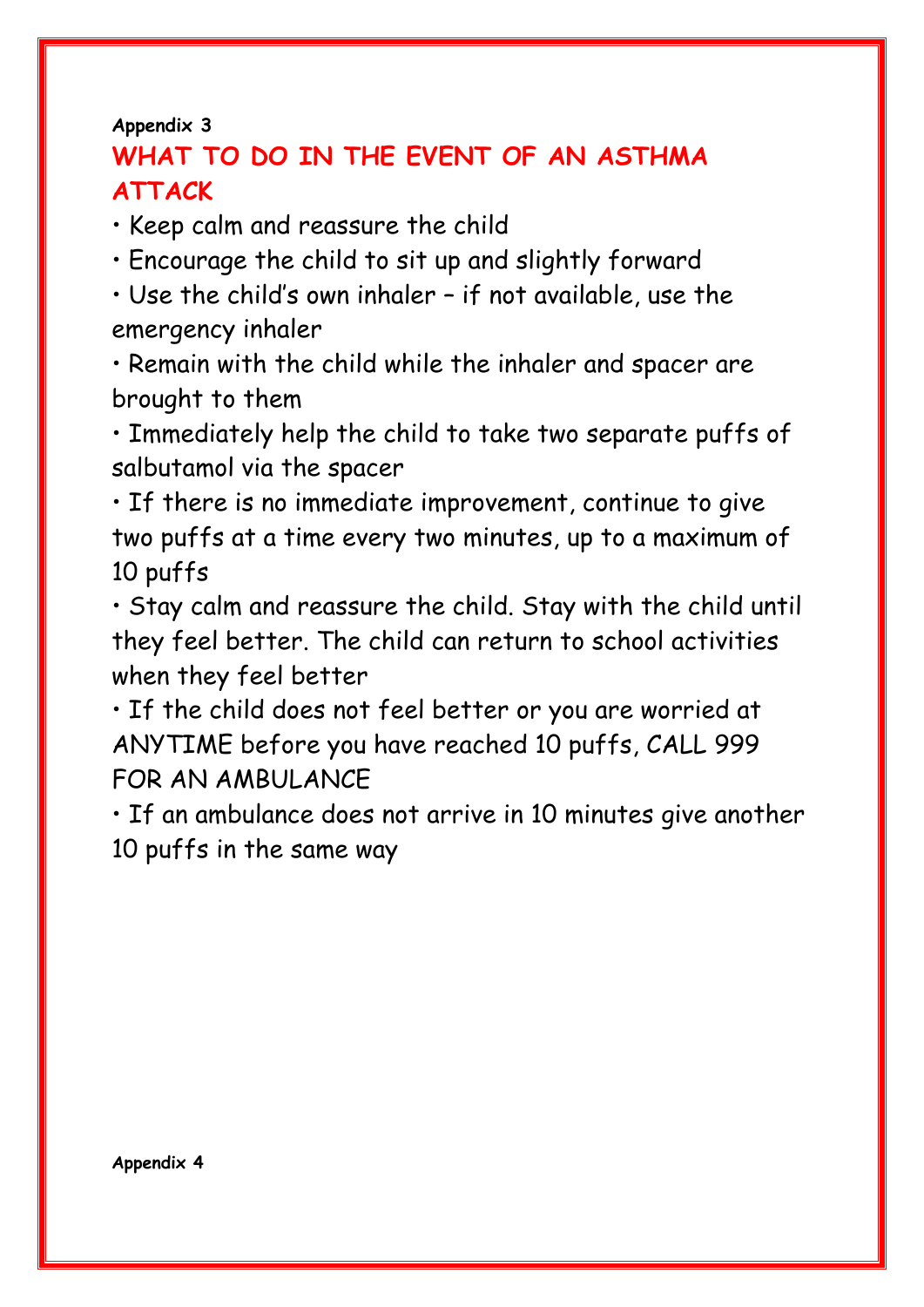## CONSENT FORM

## USE OF EMERGENCY SALBUTAMOL INHALER

## St Anne's C.E. Primary School

## **Child showing symptoms of asthma / having asthma attack**

1. I can confirm that my child has been diagnosed with asthma / has been prescribed an inhaler [delete as appropriate].

2. My child has a working, in-date inhaler, clearly labelled with their name, which they will bring with them to school every day.

3. Please ensure that your child has a SPARE Reliever Inhaler and Spacer kept in school and that your child's Inhaler is within its expiry date.

3. In the event of my child displaying symptoms of asthma, and if their inhaler is not available or is unusable, I consent for my child to receive salbutamol from an emergency inhaler held by the school for such emergencies.

Signed: Date: ………………………………………………

| $\sim$ |  |
|--------|--|
|        |  |

Parent's address and contact details:

…………………………………………………………………………………………………………………………… . The same independent of the same independent of the same independent of the same independent of the same independent of the same independent of the same independent of the same independent of the same independent of the ……………………………………………………………………………………………………………………………

|--|

E-mail: …………………………………………………………………………………………………………………………….